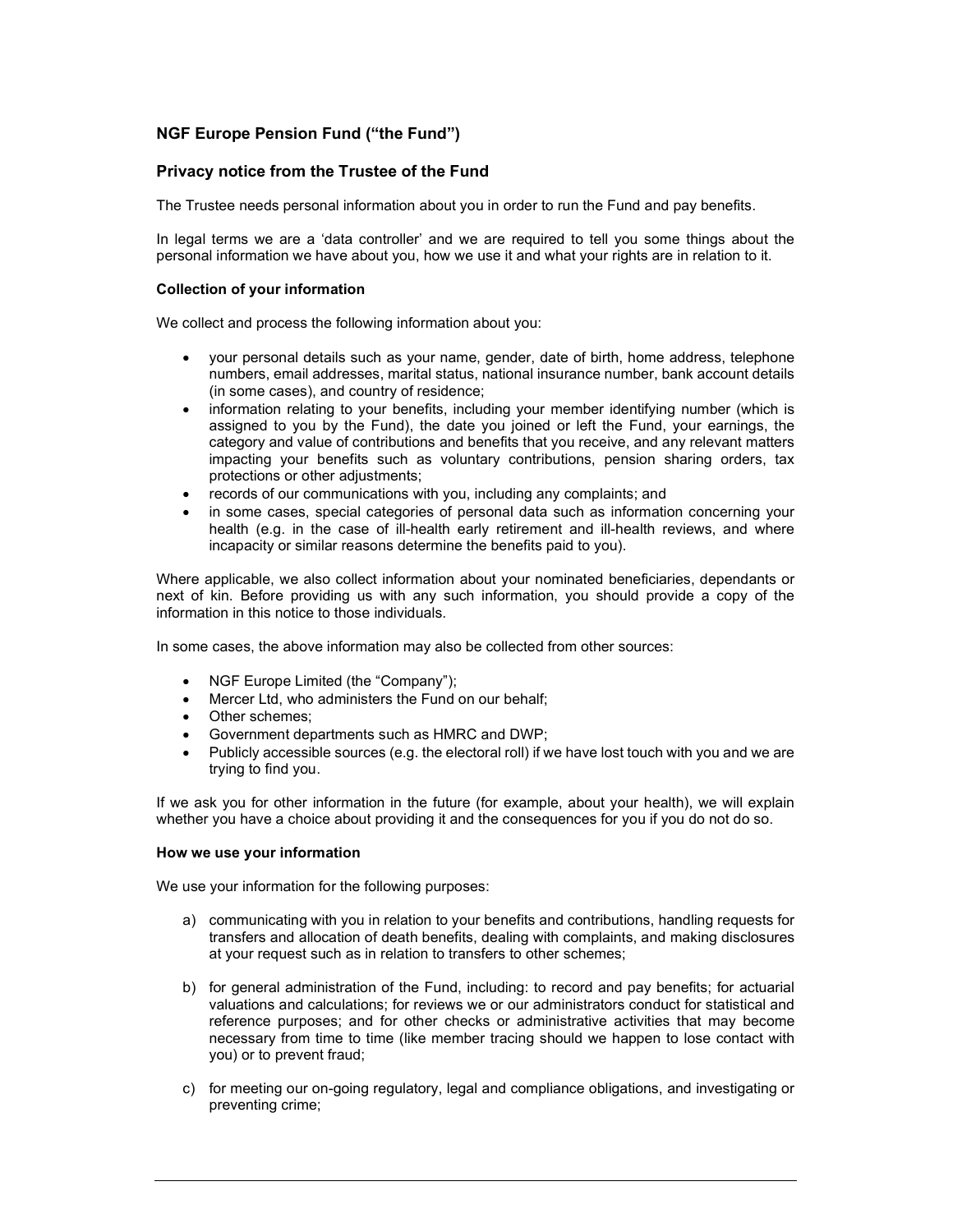- d) to improve our processes and our use of technology, including testing and upgrading of systems, and to learn about other processes we can use to improve the administration of the Fund; and
- e) when we undertake or agree to activities from time to time to help us manage the liabilities of the Fund, such as longevity modelling and hedging, insurance, bulk transfers, pension increase exchanges and transfer value exercises, including (where relevant) disclosures to administrators for calculating offers made to you in relation to these activities and disclosures to advice providers to allow you to obtain financial advice.

Our use of your information as described above is permitted by applicable data protection law because it is:

- (i) required to meet our legal or regulatory responsibilities, including when we make the disclosures to authorities, regulators or government bodies referred to below;
- (ii) necessary for establishing, exercising or defending legal claims or where the processing relates to personal data manifestly in the public domain;
- (iii) in limited circumstances, processed with your consent which we obtain from you from time to time, such as when you ask us to make disclosures or direct us on benefit payments or where the Rules of the Fund require you to provide information which we cannot otherwise process without your consent;
- (iv) necessary for our legitimate interests: in pursuing the purposes set out in (a) to (e) above; in establishing, exercising or defending legal claims; and (when we make the disclosures to your employer for the audit and corporate transaction purposes referred to below) necessary for their legitimate interests, such interests in each case not being overridden by your privacy interests; and
- (v) necessary for your legitimate interests in having your benefits administered correctly.

Where the personal data we collect from you is needed to meet our legal or regulatory obligations or to calculate or pay benefits to you or your nominated beneficiaries, if we cannot collect this personal data we may be unable to record, calculate or pay your or your beneficiaries' benefits.

# Disclosures of your information

We may share your information with the following recipients:

- our suppliers, including the Company and other providers of services to us and them, such as administrators, Banks and Deposit takers, financial advisors (to provide you with financial advice), payroll providers (to record and pay benefits), the Scheme actuary (for actuarial calculations), and printing, communication, IT and hosting, marketing, and tracing providers (and when we share information with these recipients we take steps to ensure they meet our data security standards, so that your personal data remains secure);
- the Company for audit purposes or in relation to corporate transactions initiated by them;
- insurance and reinsurance companies, such as when we carry out the activities referred to in (e) above;
- public authorities, regulators or government bodies, including when required by law or regulation, under a code of practice or conduct, or when these authorities or bodies require us to do so; and
- others persons from time to time when the disclosure is needed to exercise or protect legal rights, including our own and those of other stakeholders, or in response to requests from